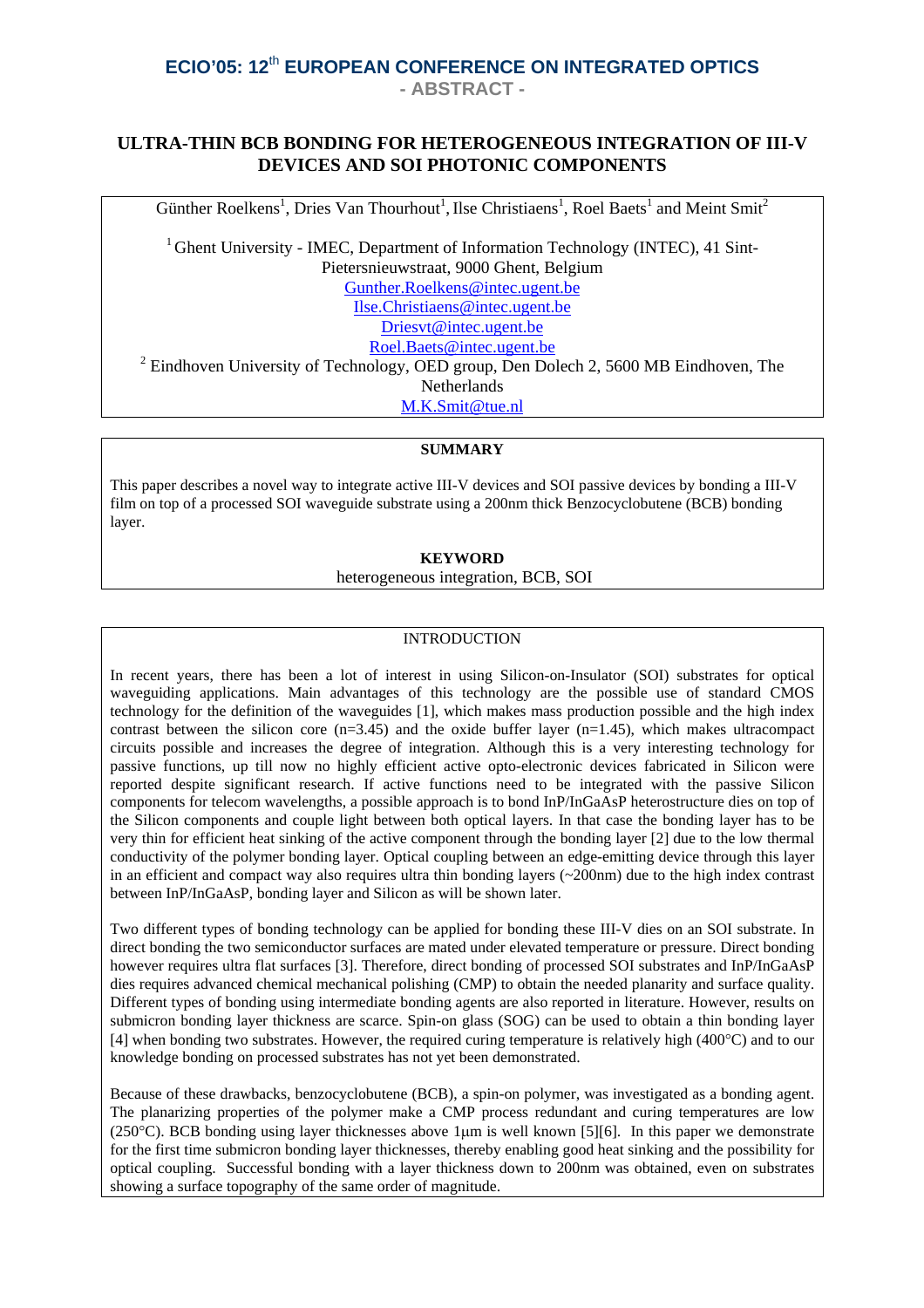**- ABSTRACT -** 

#### BCB BONDING

The bonding of InP/InGaAsP heterostructures on both processed and unprocessed SOI was investigated. The SOI wafers consist of a 750 $\mu$ m thick Silicon substrate, a 1 $\mu$ m thick buried SiO<sub>2</sub> buffer layer and a 220 $\mu$ m thick Silicon waveguide layer. Optical waveguides were processed using standard CMOS deep UV lithography at 248nm in an ASML PAS5500/750 stepper and by etching through the Silicon waveguiding layer (i.e. 220nm deep) [1]. The waveguides were defined using 4µm wide trenches and are 30µm apart. The waveguide width varied from 0.3 $\mu$ m to 10 $\mu$ m. Both SOI dies (a few cm<sup>2</sup>) and InP dies (0.25-1cm<sup>2</sup>) were thoroughly cleaned using acetone, isopropylalcohol (IPA) and deionized water. Samples were dried at 150°C on a hotplate. In a second step BCB is spun onto the SOI substrate. The achievable bonding layer thickness of commercially available BCB, supplied by Dow Chemicals, is limited to 1µm (Cyclotene 3022-35). As this is too thick for most applications where optical coupling is needed, Cyclotene 3022-35 was diluted by adding mesitylene  $(C_9H_{12})$ . Measured bonding layer thickness as a function of added mesitylene is shown in Fig. 1. This figure shows that a BCB-mesitylene solution concentration of 2:3 spun at 5000rpm results in a 200nm bonding layer thickness.



*Figure 1: Bonding layer thickness as a function of BCB dilution when spin coated at 5000rpm* 

This is sufficiently thin to allow direct optical coupling between the Silicon and InP waveguide layer [9] and have efficient heat sinking of active opto-electronic devices. The thinned BCB needs to be ultrasonically agitated before application to allow reproducible bonding layer thicknesses. After the BCB is spun onto the substrate both samples are bonded at 150°C to drive out any residual solvents and to allow a maximum bonding strength. Bonded samples are cured at 250°C in nitrogen ambient for 1 hour. After curing the InP substrate is mechanically thinned down to 50µm. A final chemical etching step using HCl removes the rest of the substrate until an etch stop layer is reached. The processing sequence is shown in Fig. 2.



*Figure 2:Processing sequence for bonding III-V dies onto a processed SOI waveguide substrate* 

Different solution concentrations of BCB-mesitylene up to 2:3 were successfully used to bond onto both processed and unprocessed SOI. SEM pictures of the interface of bonded samples are shown in Fig. 3. Fig. 3a and fig. 3b show the bonding of an InP-die onto an unprocessed and onto a processed SOI substrate respectively, in both cases using a 200nm thin bonding layer. Due to the excellent planarizing properties of BCB, these thin bonding layers can be applied on a substrate with 220nm topography height without introducing voids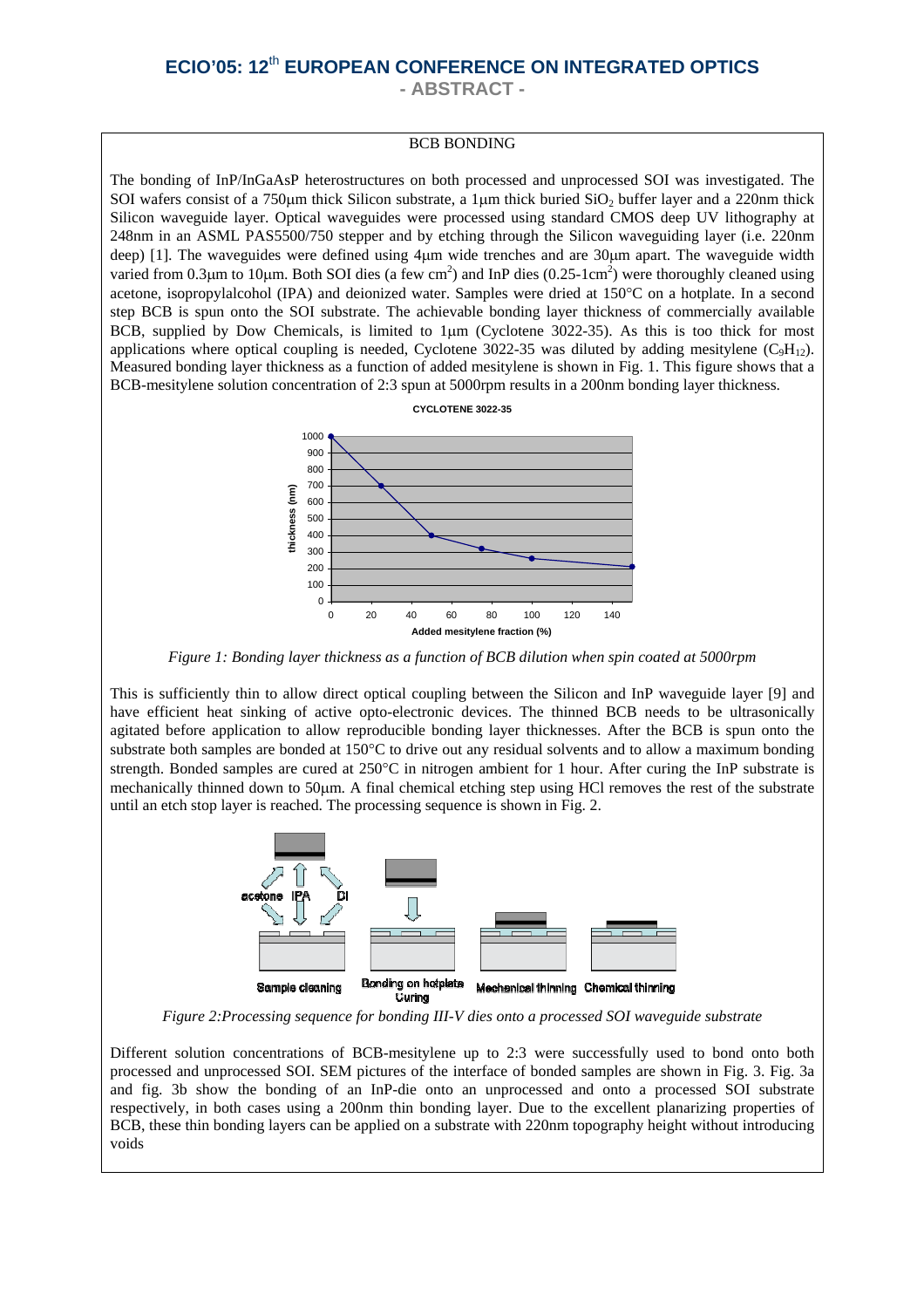

*Figure 3: Ultra-thin BCB bonding of an In/InGaAsP thin film on an unprocessed SOI substrate (a) and on an SOI waveguide substrate (b). Waveguides are defined using 4*µ*m wide trenches and by etching 220nm deep.* 

#### OPTICAL COUPLING

As the technology for integrating an III-V active layer on top of a processed waveguide substrate was described above, we will now present an optical coupling scheme to couple light from an edge emitting device (i.e. an edge emitting Fabry-Perot laser diode) into an SOI waveguide. Although a myriad of coupling schemes can be envisioned we will focus on a coupling scheme based on an adiabatic taper due to its tolerance to fabrication errors (waveguide misalignment), its large optical bandwidth and its high efficiency [7]. A bonded III-V waveguide is butt-coupled to a polymer waveguide as shown in figure 4. Underneath this polymer waveguide an SOI taper is defined which transforms the fundamental polymer waveguide mode to the fundamental mode of



*Figure 4: Proposed coupling scheme using an SOI adiabatic taper structure*

The length of the taper is critically dependent on the bonding layer thickness. A rectangular polymer waveguide core of 1.5µm thick and 2.5µm wide is assumed. The refractive index of the core is assumed to be 1.65 and has a BCB cladding (n=1.54). The SOI waveguide tapers from 0.1 $\mu$ m to 0.35 $\mu$ m. The silicon waveguide core is 220nm thick. If the waveguide spacing (measured from the top of the silicon waveguide core to the bottom of the polymer waveguide core) is varied from 200nm over 400nm to 800nm, the taper length to have 90% efficiency varies from 90µm over 175µm to 700µm. From these results it is clear that a thin bonding layer is necessary to achieve a compact coupling structure.

The proposed device and optical coupling structure requires technologically more than bonding the III-V to processed SOI substrates. On the III-V processing side a polymer waveguide layer needs to be butt-coupled to a III-V device. Facets with optical quality need to be etched in the bonded III-V film and the III-V waveguide and the polymer waveguide need to be aligned with respect to each other. On the SOI processing side, SOI taper tips of 100nm wide need to be fabricated using standard deep UV lithography  $(\lambda=248$ nm). An overview of what is achieved so far is shown in figure 5. Figure 5a shows the definition of a polyimide waveguide layer next to a III-V layer (by spin coating the polyimide and removing the polyimide on top of the InP). In figure 5b a vertically etched facet (etch depth 2.5µm) using a Cl<sub>2</sub> inductively coupled plasma technique is shown. Figure 5c shows the